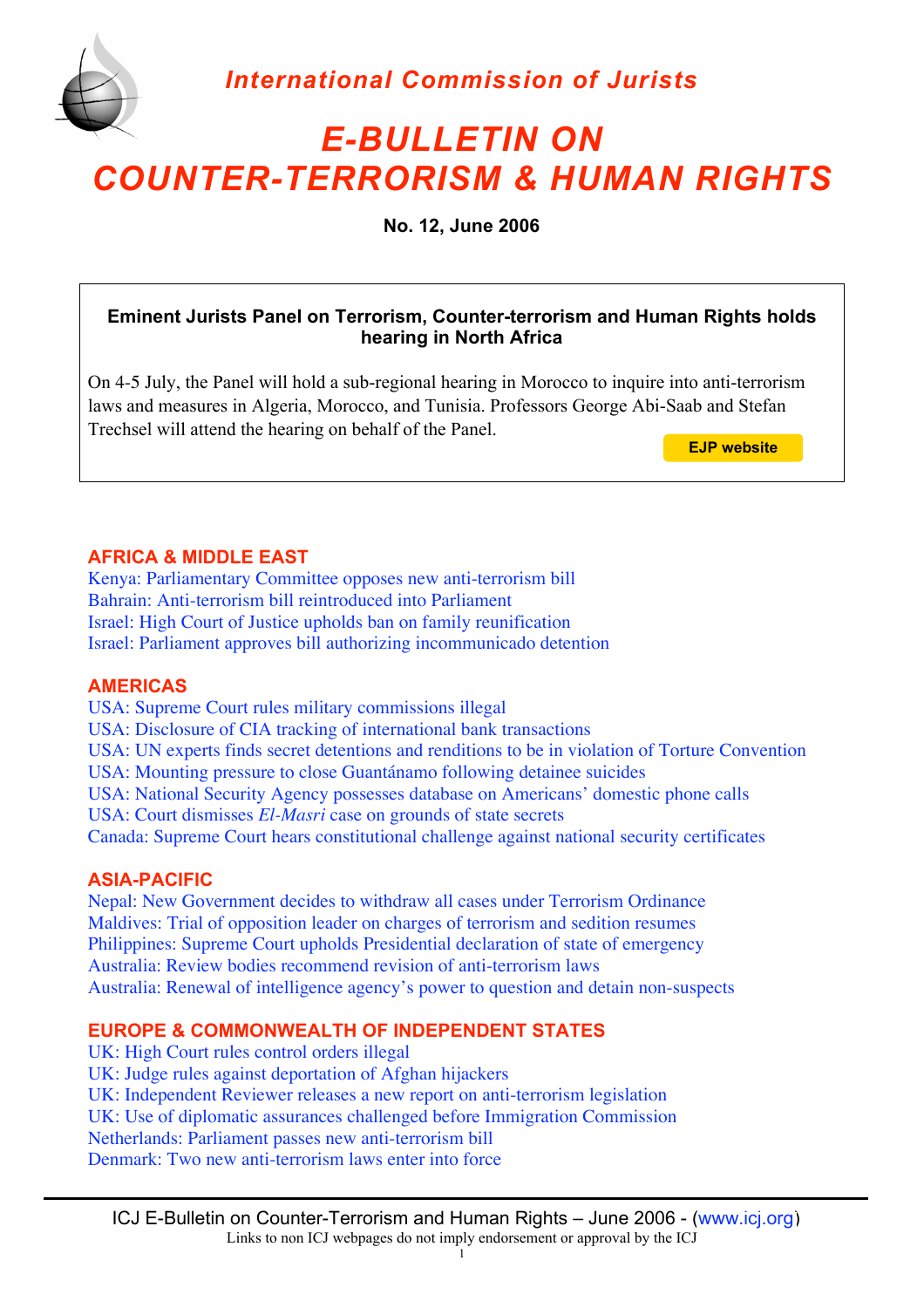Germany: Constitutional Court rules against trawling of database Turkey: Parliament adopts new anti-terrorism bill despite criticisms

# **UNITED NATIONS & REGIONAL ORGANIZATIONS**

UN: Secretary General releases recommendations for a global counter-terrorism strategy EU: European Court of Justice annuls EU-US deal on passenger data Council of Europe: Special Rapporteur says Europe aided CIA renditions

# **IN BRIEF**

EU experts on fundamental rights release opinion on extraordinary renditions Amnesty International releases annual report and new report on renditions New York University publishes paper on the use of racial profiling in the "war on terror"

To subscribe free of charge to this E-Bulletin, please send an email to icjcounter-terrorism@icj.org with your details (name, organization) and "subscribe ICJ E-Bulletin" in the subject line. To unsubscribe from this list send an email to icjcounter-terrorism $\omega$ icj.org with your details (name, organization) and "unsubscribe ICJ E-Bulletin" in the subject line.

Find this E-Bulletin and more information about the ICJ, the rule of law and human rights on our website: www.icj.org.

Please send feedback about the E-Bulletin to icjcounter-terrorism@icj.org.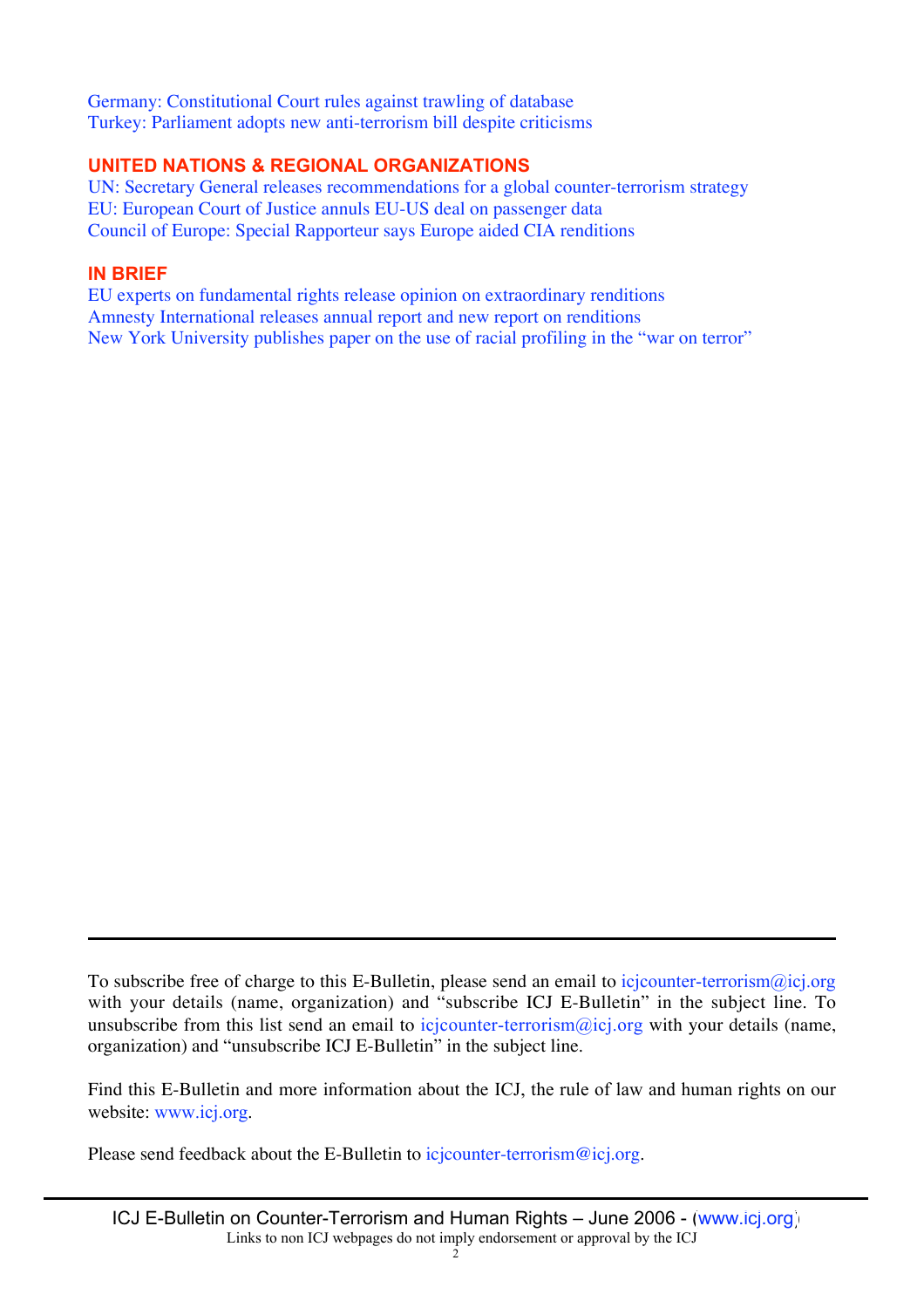# ICJ E-Bulletin on Counter-Terrorism and Human Rights – June 2006 - [\(www.icj.org\)](http://www.icj.org) Links to non ICJ webpages do not imply endorsement or approval by the ICJ

# **AFRICA & MIDDLE EAST**

# **Kenya: Parliamentary Committee opposes new anti-terrorism bill**

On 5 June, the Parliamentary Committee on administration of justice and legal affairs strongly criticized the draft of the anti-terrorism bill. According to media reports, the Committee believes that the bill is a response to foreign pressure, particularly from the United States, and not a Kenyan priority. The Committee also reiterated its view that the bill contravenes rights guaranteed under the Kenyan Constitution.

# **Bahrain: Anti-terrorism bill reintroduced into Parliament**

The Government of Bahrain reintroduced a draft anti-terrorism bill, which had been withdrawn when it met with strong opposition from civil society last year. The current bill is almost identical to the withdrawn text; it contains a broad definition of terrorism and criminalizes various forms of involvement in terrorism. If adopted, it would give special prosecutorial powers, including the power to order up to 90-day pre-trial detention, without judicial authorization.

**[Bill \(unofficial English translation\)](http://www.icj.org/IMG/BarainDraftCTLaw.pdf_-2.pdf) [Bahrain NGO Comments](http://www.icj.org/IMG/HAQremarksBahrainbill.pdf)** 

# **Israel: High Court of Justice upholds ban on family reunification**

On 14 May, the High Court of Justice upheld a law, presented as a measure to prevent terrorist attacks, which forbids Israeli citizens and their spouses from the Occupied Territories from living together in Israel. On 25 June, the Cabinet decided to extend the Citizenship and Entry into Israel Law for six months. The decision will be submitted to the Knesset for approval. The law has been widely criticized as violating the rights to family life and non-discrimination.

# **Israel: Parliament approves bill authorizing incommunicado detention**

On 27 June, the Knesset passed a law on detention, valid for 18 months, allowing security forces to detain persons suspected of "security" offences for up to 96 hours before being brought before a judge and for up to 21 days without access to a lawyer. **[ICJ Press Release](http://www.icj.org/news.php3?id_article=3948&lang=en)**

**AMERICAS**

# **USA: Supreme Court rules military commissions illegal**

On 29 June, in *Hamdan v, Rumsfeld*, the Supreme Court ruled that military commissions, established by the President to try terrorist suspects detained at Guantánamo Bay, violated US military law and the Geneva Conventions. The Court ruled that President Bush had no power to create such commissions. In response, President Bush has indicated that he will seek Congressional authorization for use of military commissions. Immediately after the court's decision, Senator Arlen Specter, Chairman of the Judiciary Committee, introduced a bill to be debated by his Committee during the week of 11 July. Other Senators also announced they would introduce new legislation.

**[Decision](http://www.icj.org/IMG/hamdandecision.pdf) [ICJ Press Release](http://www.icj.org/news.php3?id_article=3966&lang=en) [President's statement](http://www.whitehouse.gov/news/releases/2006/06/20060629-3.html) [Frist's Statement](http://frist.senate.gov/index.cfm?FuseAction=PressReleases.Detail&PressRelease_id=2462&Month=6&Year=2006)**

**statestatestatemt**

**[Press Article](http://jurist.law.pitt.edu/paperchase/2006/07/ok-senators-consider-new-processes-for.php)**



**[ICJ Press Release](http://www.icj.org/news.php3?id_article=3914&lang=en) Press News 2**

**Press News 2**

**[Press Article](http://allafrica.com/stories/200606060112.html)**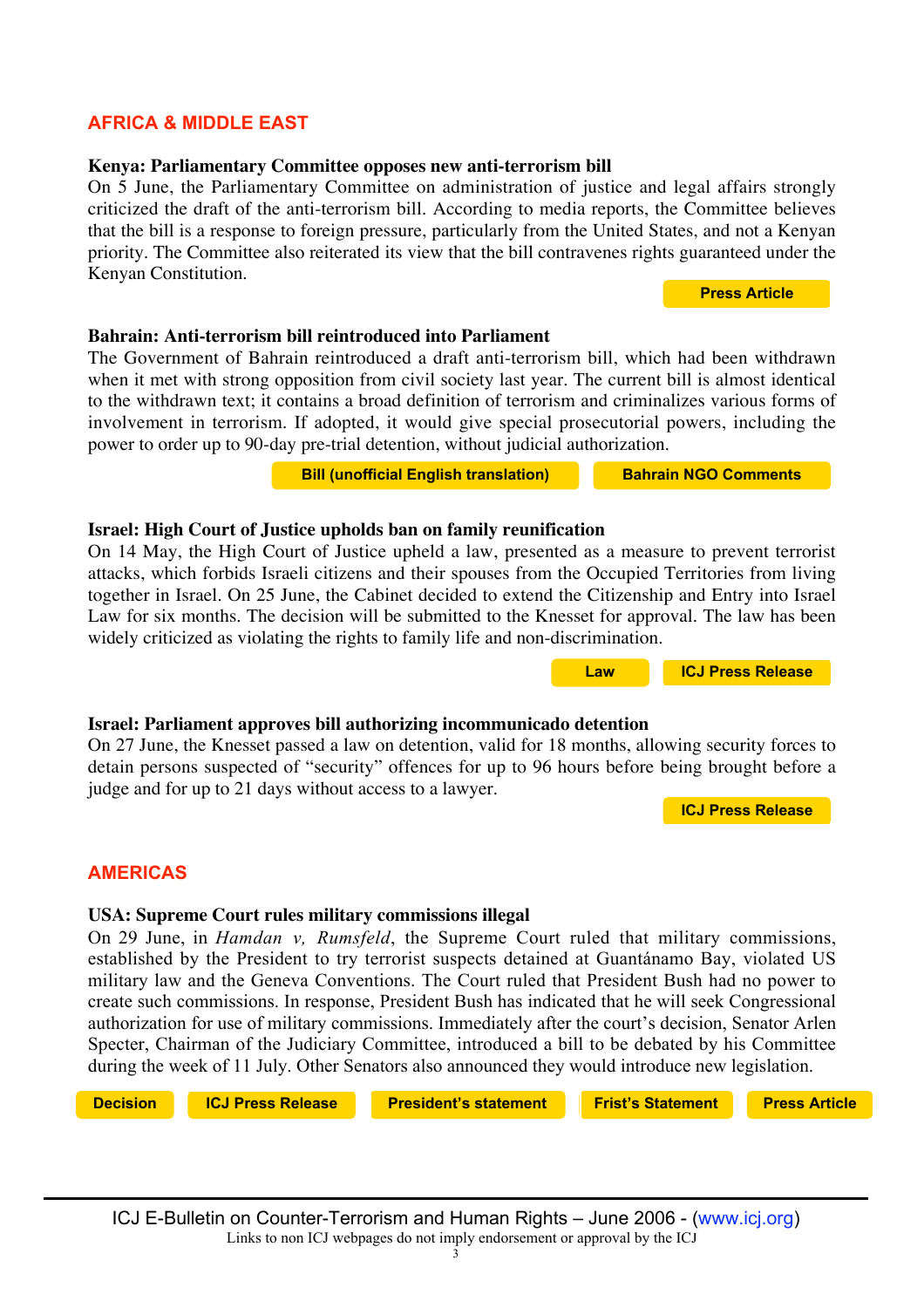### **USA: Disclosure of CIA tracking of international bank transactions**

On 23 June, US newspapers reported the existence of a CIA program tracking financial transactions recorded on the database of the Society for Worldwide Interbank Financial Telecommunications (SWIFT). Government officials defended the program as legal and necessary to fight against terrorism.

**USA: UN experts finds secret detentions and renditions to be in violation of Torture Convention** On 9 May, the UN Committee against Torture examined the United States's periodic report under **[Press Article](http://www.nytimes.com/2006/06/23/washington/23intel.html?_r=1&hp&ex=1151121600&en=18f9ed2cf37511d5&ei=5094&partner=homepage&oref=slogin) [SWIFT's Statement](http://www.swift.com/index.cfm?item_id=59897) [Treasuary Department Statement](http://www.treasury.gov/press/releases/js4332.htm)**

the Convention against Torture and concluded that any secret detentions and renditions of terrorist suspects would violate the Convention against Torture and called for the closure of the Guantánamo Bay detention centre.

**[CAT Conclusion](http://www.ohchr.org/english/bodies/cat/docs/AdvanceVersions/CAT.C.USA.CO.2.pdf) [US Report](http://www.state.gov/g/drl/rls/55504.htm) [Meeting Report 1](http://www.unog.ch/80256EDD006B9C2E/(httpNewsByYear_en)/921C1205D9271C5FC12571650037CC63?OpenDocument) [Meeting Report 2](http://www.unog.ch/unog/website/news_media.nsf/(httpNewsByYear_en)/7132714AF5A6F8F9C12571680033E0CE?OpenDocument)**

**[US Response](http://usinfo.state.gov/usinfo/Archive/2006/May/19-857719.html?chanlid=washfile)**

**rppeal**

### **USA: Mounting pressure to close Guantánamo following detainee suicides**

On 10 June, three detainees at the Guantánamo detention facility were found dead in their cells. The incident sparked renewed calls for the closure of the detention facility from UN experts, the European Parliament (EP), governments and non-governmental organizations. At the EU-US summit in Vienna on 21 June, President Bush discussed the possibility of closing down the detention facility, and suggested that the detainees could either be sent back to their own country or tried in the US.

**[Experts' statement](http://www.unhchr.ch/huricane/huricane.nsf/view01/D916F2EB424D1588C1257188004EDB76?opendocument) [EP resolution](http://www.europarl.europa.eu/omk/sipade3?TYPE-DOC=TA&REF=P6-TA-2006-0254&MODE=SIP&L=EN&LSTDOC=N) [President's statement](http://www.whitehouse.gov/news/releases/2006/06/20060621-6.html)** 

**USA: National Security Agency (NSA) possesses database on Americans' domestic phone calls** A US newspaper disclosed that the NSA has created a database of telephone records of American

citizens from information provided by telephone companies. These revelations prompted lawsuits against telephone companies, aimed at preventing the transfer of such records. The House Judiciary Committee (HJC) adopted a resolution seeking further information from the President and the Department of Defense about domestic surveillance without judicial warrant. The Department of Justice closed its inquiry into the NSA warrantless eavesdropping programme due to a refusal by the Agency to give security clearance to lawyers from the Department.

**[HJC resolution](http://thomas.loc.gov/home/gpoxmlc109/hr645_ih.xml) [ACLU press release](http://www.aclu.org/safefree/nsaspying/25685prs20060526.html) [Press Article 1](http://www.usatoday.com/news/washington/2006-05-10-nsa_x.htm?POE=click-refer) [Press Article 2](http://www.usatoday.com/news/washington/2006-05-11-domestic-spying_x.htm?csp=34)** 

#### **USA: Court dismisses** *El-Masri* **case on grounds of state secrets**

On 18 May, a District Judge dismissed a case filed against the former CIA Director and several CIA agents by Khaled El-Masri, a German citizen who was allegedly abducted from Macedonia and tortured by the CIA. The judge accepted the Government's argument that the case could not be continued as it related to state secrets. On 1 June, German intelligence services acknowledged that one of its employees knew, but failed to report, that a German citizen had been arrested abroad and handed over to the United States as a terrorist suspect. A German Parliamentary Committee is investigating allegations that the German intelligence services were complicit in Khaled El Masri's abduction.

**[Court's Order](http://www.icj.org/IMG/elMasriorder.pdf) | [ACLU Press Release](http://www.aclu.org/safefree/torture/25606prs20060519.html) | [Press Article](http://jurist.law.pitt.edu/paperchase/2006/06/german-spy-failed-to-report-el-masri.php)**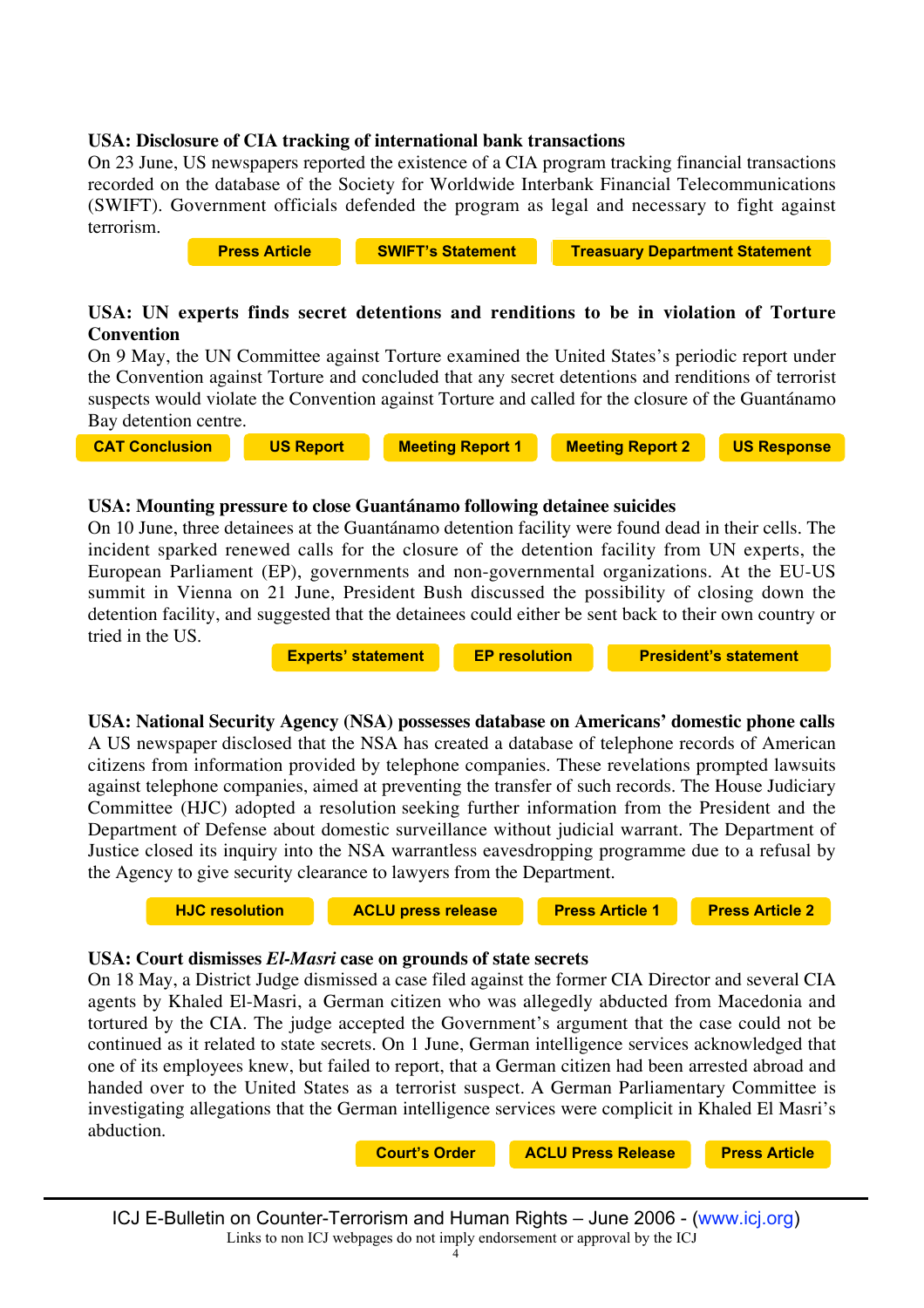### **Canada: Supreme Court hears constitutional challenge against national security certificates**

On 13-15 June, the Canadian Supreme Court heard Adil Charkaoui's constitutional challenge against "security certificates", under the Immigration and Refugee Protection Act. Security certificates have been criticized as violating the right to a fair trial by allowing detention and deportation without charge and trial of foreign nationals deemed to be national security threats, on the basis of secret evidence. The Court simultaneously heard challenges to conditions of detention and secret hearings, also brought by people subject to security certificates.

**[Charkaoui's brief \(in French\)](http://www.icj.org/IMG/pdf/charkaouistatement.pdf) [Act](http://laws.justice.gc.ca/en/I-2.5/index.html) [Background on Security Certificates](http://www.cbsa-asfc.gc.ca/newsroom/factsheets/2005/certificat-e.html)**

**[TADO](http://www.icj.org/IMG/NepalTADO.pdf) [Press Article](http://www.nepalnews.com/archive/2006/jun/jun12/news05.php)**

### **ASIA-PACIFIC**

#### **Nepal: New Government decides to withdraw all cases under Terrorism Ordinance**

On 12 June, the new Government decided to withdraw all cases under the Terrorist and Disruptive Activities (Prevention) Ordinance (TADO), enacted by the previous royal government, not to file new cases and to release all individuals detained under the Ordinance. The Ordinance had allowed security forces to preventively detain terrorist suspects for up to a year.



The trial of opposition party leader, Mohamed Nasheed, arrested during a pro-democracy rally and charged with terrorism and sedition, resumed on 28 May. His lawyer argued that Mohamed Nasheed would not get a fair trial due to a lack of judicial independence. An ICJ trial observer has been monitoring the trial since it began in August 2005. **[ICJ Press Release](http://www.icj.org/news.php3?id_article=3929&lang=en)**

#### **Philippines: Supreme Court upholds Presidential declaration of state of emergency**

On 7 May, the Supreme Court found that the Presidential proclamation of a state of national emergency and its implementing Order of 24 February were in accordance with the Constitution. The declaration was made after the failure of an alleged plot to overthrow the Government. The state of emergency was lifted on 3 March. The Court declared unconstitutional the Order's provisions which mandated the armed forces and the police to prevent and suppress "acts of terrorism" because the law did not define such acts. The Court also found certain acts committed under the state of emergency to be illegal, such as arrests and searches without warrant.

**[Judgment](http://www.supremecourt.gov.ph/jurisprudence/2006/may2006/G.R.%20No.%20171396.htm) [Proclamation](http://www.news.ops.gov.ph/proc_no1017.htm) Department [Constitution](http://www.gov.ph/aboutphil/constitution.asp)** 

#### **Australia: Review bodies recommend revision of anti-terrorism laws**

On 29 May, the Australian Law Reform Commission (ALRC), reviewing the new sedition laws at the request by the Attorney-General (AG), recommended that the offence of "sedition" be replaced with "offences against political liberty and public order" and that the offence should require an intention to urge the use of force or violence. On 15 June, the Security Legislation Review Committee (SLRC), appointed to review six anti-terrorism laws, concluded that some sections of the laws violated human rights. The Committee recommendations included; a fairer and more transparent procedure for proscribing an organization as a "terrorist organization" and repeal of the offence of "association with a terrorist organization".

| <b>ALRC Website</b> | <b>SLRC Website</b> | <b>AG's Press Release</b> |
|---------------------|---------------------|---------------------------|
|---------------------|---------------------|---------------------------|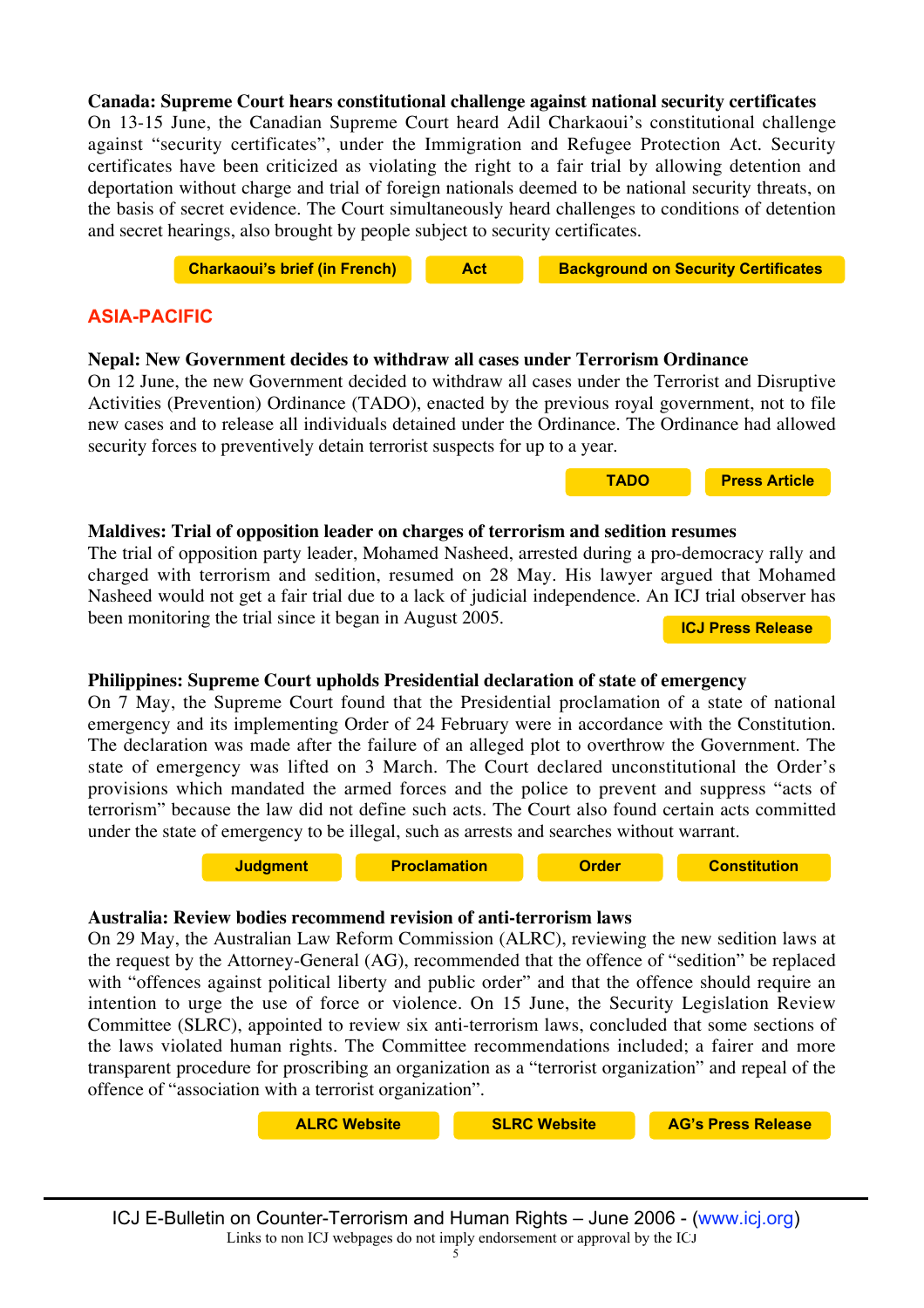### **Australia: Renewal of intelligence agency's power to question and detain non-suspects**

On 13 June, the Australian Senate approved a bill extending for ten years the power of the Australia Security Intelligence Organisation (ASIO) to detain and question persons who are not criminal suspects but who might have information related to terrorism offences.

| <b>ASIO Bill</b><br><b>Attorney General's Press Release</b> |
|-------------------------------------------------------------|
|-------------------------------------------------------------|

**Press News 2**

# **EUROPE & COMMONWEALTH OF INDEPENDENT STATES**

### **UK: High Court rules control orders illegal**

On 28 June, a UK High Court judge quashed control orders against six individuals, holding that the restrictions amounted to a deprivation of liberty in violation of the European Convention on Human Rights. The control orders regime, introduced by the Prevention of Terrorism Act 2005, allows the executive to place far-reaching restrictions on the movement, communication and employment of terrorist suspects. This follows a High Court decision in April, which found that the low level of judicial scrutiny over decisions to make control orders was a violation of the right to a fair trial.

**[Terrorism Act](http://www.opsi.gov.uk/ACTS/acts2005/20050002.htm) [Press Article](http://politics.guardian.co.uk/homeaffairs/story/0,,1808325,00.html) [JUSTICE Press Release](http://www.justice.org.uk/inthenews/index.html)**

# **UK: Judge rules against deportation of Afghan hijackers**

On 10 May, a UK High Court judge ruled that the Human Rights Act prohibited the Government from deporting nine Afghan asylum seekers because they faced a risk of torture if returned to Afghanistan. The Afghans had hijacked an aircraft to travel to the UK. The Prime Minister responded to the decision by announcing plans to consider either rewriting the Human Rights Act or withdrawing from specific clauses of the European Convention on Human Rights. On 26 May, the Joint Parliamentary Committee on Human Rights (JCHR) released a report expressing concerns over the UK policy of challenging the principle of *non-refoulement*.



# **UK: Independent Reviewer releases a new report on anti-terrorism legislation**

On 19 June, Lord Carlile, appointed to independently review the Terrorism Act 2001, released a new report warning that misuse by the police of "stop and search powers" for purposes unrelated to terrorism would risk damaging their credibility. **[Report](http://www.icj.org/IMG/CarlilereportJune.pdf)**

# **UK: Use of diplomatic assurances challenged before Immigration Commission**

On 19 May, Abu Qatada, accused of encouraging terrorism attended a Special Immigration Appeals Commission (SIAC) hearing against his deportation. He argued that he was at risk of torture if returned to Jordan. In July 2005, the UK signed an agreement with Jordan that nobody sent back to Jordan would be tortured or killed. The hearing is the first time the validity of diplomatic assurances has been challenged before SIAC.

**[Press Article](http://news.bbc.co.uk/go/em/fr/-/2/hi/uk_news/4752841.stm) [Agreement](http://news.bbc.co.uk/2/hi/uk_news/4143214.stm)**

**Press News 2**

# **Netherlands: Parliament passes new anti-terrorism bill**

On 23 May, the House of Representatives adopted a bill on the Expansion of Competencies in Criminal Investigation and Prosecution. The bill, introduced with other anti-terrorism legislation, permits the use by investigating authorities of special surveillance powers where there is merely an "indication" as opposed to "reasonable suspicion" that a person has committed a criminal act. It also increases the maximum period of detention without charge from three to fourteen days and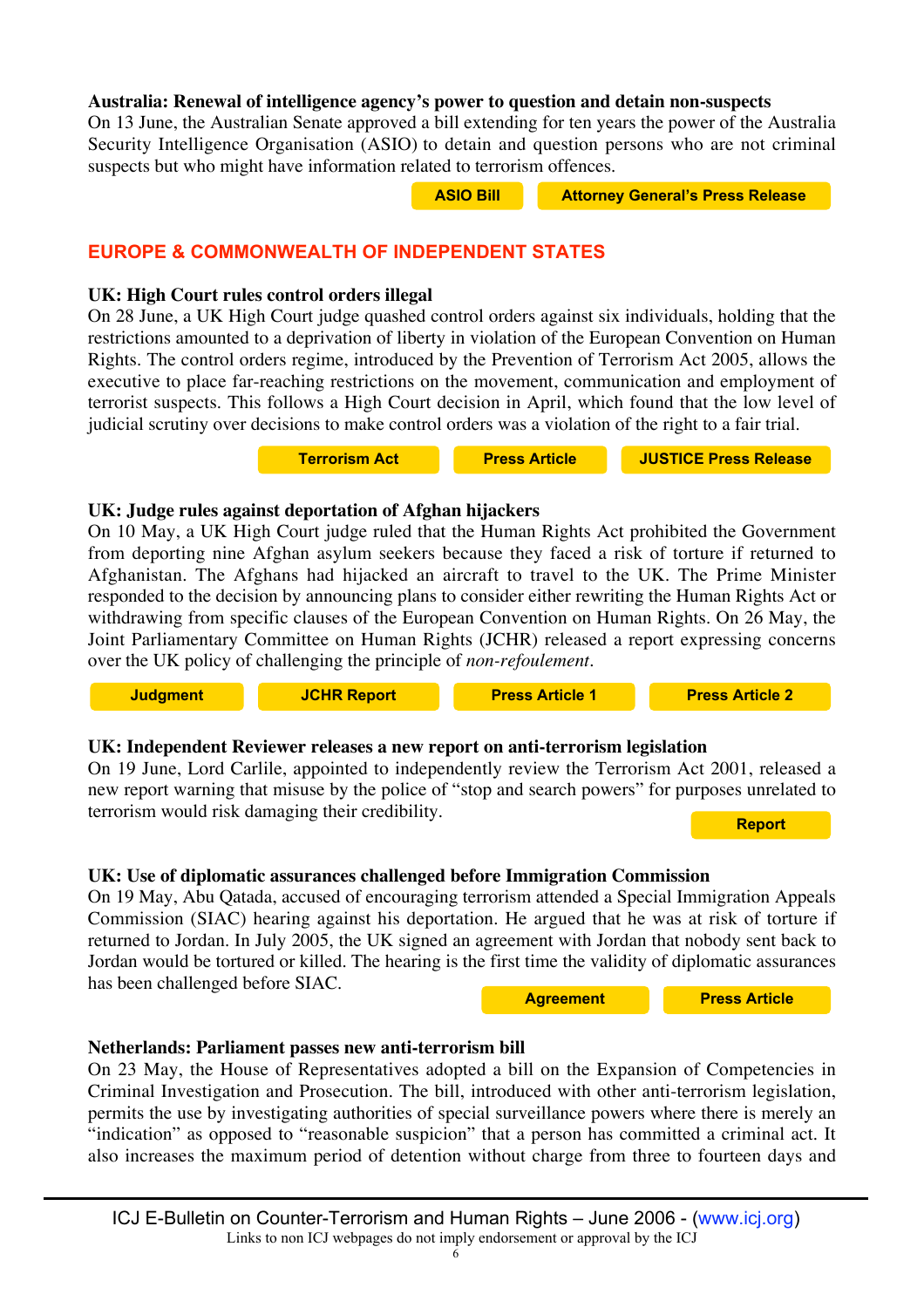allow multiple extensions of pre-trial detention for up to 2 years. The Senate is expected to begin discussing the bill on 12 September.

**[Bill \(in Dutch\)](http://www.icj.org/IMG/DutchBill.pdf) [Explanatory Memo \(in Dutch\)](http://www.icj.org/IMG/DutchBillEM.pdf) [Dpt. of Justice Press Release](http://www.justitie.nl/english/press/press_releases/archive/archive_2006/60528Dutch_Lower_House_passes_second_anti-terrorism_act.asp) [NGO analysis](http://www.icj.org/IMG/DutchupdateJune.pdf)**

### **Denmark: Two new anti-terrorism laws enter into force**

On 2 June, the Parliament adopted two new anti-terrorism bills, w[hich entered into force on 9 June.](http://www.justitie.nl/english/press/press_releases/archive/archive_2006/60528Dutch_Lower_House_passes_second_anti-terrorism_act.asp) The new laws criminalize various forms of supporting terrorism, oblige carriers to store passenger data for one year and give the Danish Intelligence Police (PET) increased surveillance powers and access to personal data from public authorities, regardless of the existence of a specific suspect and without possibility of judicial review. At a public hearing to discuss the bill held on 10 May, a number of concerns were raised that the proposed measures constituted disproportionate intrusions into privacy.

**[Bill \(in Danish\)](http://www.ft.dk/Samling/20051/lovforslag/L217/index.htm) [NGO Comments \(in Danish\)](http://www.ft.dk/Samling/20051/MENU/dok_REU_L217_ALLE.htm) [Press Article](http://www.heraldsun.news.com.au/common/story_page/0,5478,19348319%255E1702,00.html)** 

#### **Germany: Constitutional Court rules against trawling of databases**

On 22 May, the German Constitutional Court declared that the trawling of several private and public databases by the police to identify potential terrorists following the September 2001 terrorist attacks in the US was unconstitutional. The Court held such action was only permissible where there was a concrete threat to the lives or liberties of persons, or to the existence of the Federal Republic or of a federal state.

**[Court's Press Release \(in German\)](http://www.bverfg.de/pressemitteilungen/bvg06-040.html) [Judgment \(in German\)](http://www.bverfg.de/entscheidungen/rs20060404_1bvr051802.html)**

### **Turkey: Parliament adopts new anti-terrorism bill despite criticisms**

On 29 June, the Grand National Assembly approved an amendment to the 1991 Anti-Terror Law. The amended legislation widens the scope of terrorism offenses and introduces a new offense of creating propaganda for the purposes of a terrorist organization. A variety of organizations and individuals, including the European Union Rapporteur examining Turkey's progress towards accession, have raised concerns that the bill will impose disproportionate restrictions on fundamental freedoms, and on freedom of expression in particular. The bill will come into force when ratified by the President.

**[Bill \(in Turkish\)](http://www.antenna-tr.org/mevzuat_devam.asp?feox=2&lgg=tr) [Bill \(in English\)](http://www.antenna-tr.org/mevzuat_devam.asp?feox=2&lgg=en) [1991 Law \(in English\)](http://www.icj.org/IMG/Turkey1991law.pdf) [EU report](http://www.euractiv.com/29/images/Berichtsentwurfber_Tuerkei_EN_tcm29-156249.pdf) [NGO Brief](http://web.amnesty.org/library/Index/ENGEUR440092006)**

# **UNITED NATIONS & REGIONAL ORGANIZATIONS**

# **UN: Secretary General releases recommendations for a global counter-terrorism strategy**

On 2 May, Secretary General Kofi Annan released his recommendations for a global counterterrorism strategy, building on the "five Ds" outlined at the Madrid Summit in March 2005 –(1) dissuading people from resorting to terrorism or supporting it, (2) denying terrorists the means to carry out an attack, (3) deterring States from supporting terrorism, (4) developing State capacity to defeat terrorism, and (5) defending human rights. The report condemns terrorism in all its forms and manifestations and stresses the need to ensure human rights when countering terrorism.

**[Recommendations](http://www.un.org/unitingagainstterrorism/index.html) [UN Press Release](http://www.un.org/apps/news/story.asp?NewsID=18318&Cr=terror&Cr1=)**

# EU: European Court of Justice annuls EU-US deal on passenger data

On 30 May, the European Court of Justice (ECJ) annulled the European Union Council decision approving a 2004 US-EU agreement on the transfer of airline passenger data, requested by the US to prevent terrorist attacks. The Court held that there was no adequate legal basis for the Council to